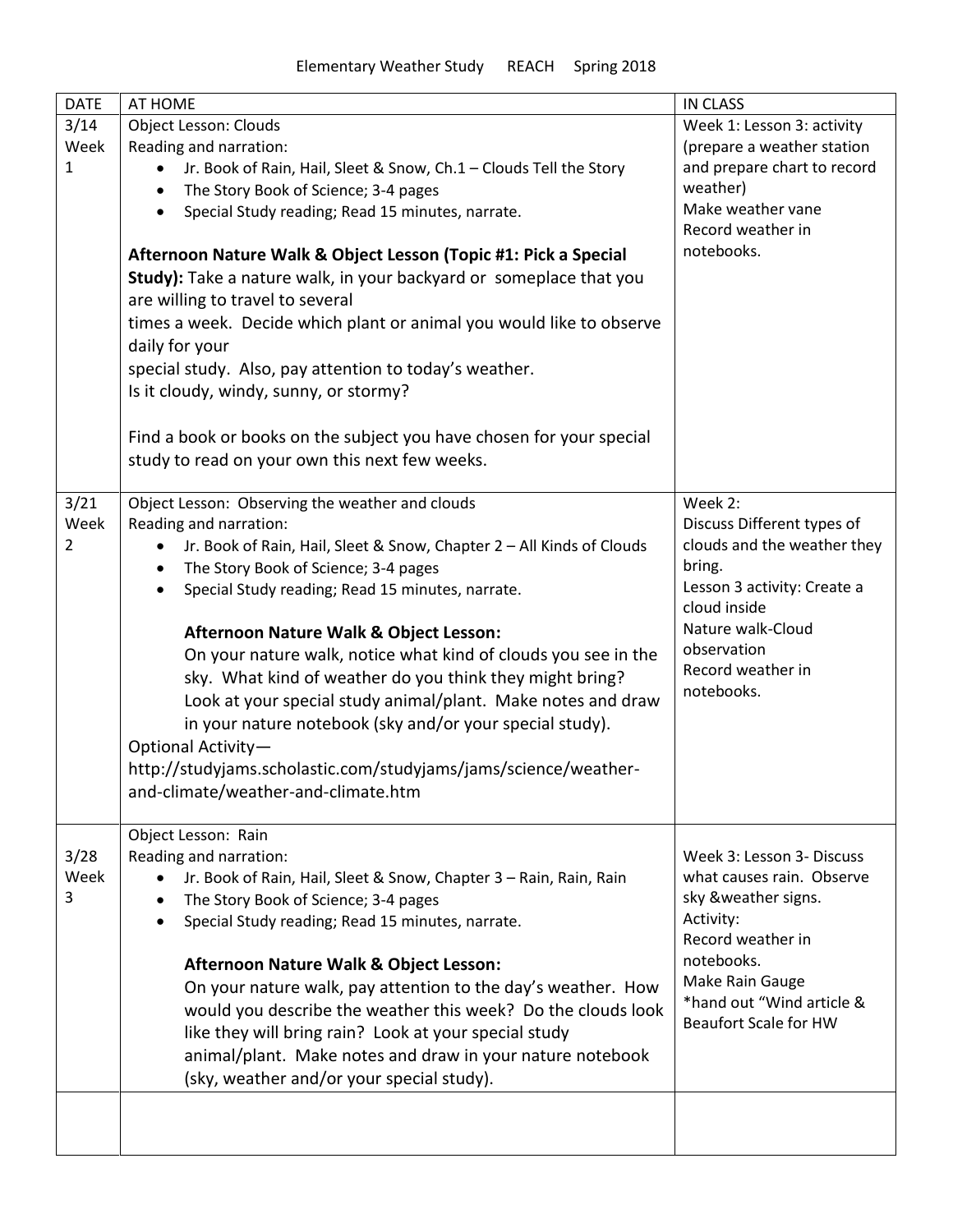| 4/4<br>Week<br>4  | Object Lesson: Wind<br>Reading and narration:<br>Wind article and study the Beaufort scale and use it to determine<br>how hard the wind is blowing today<br>The Story Book of Science; 3-4 pages<br>$\bullet$<br>Special Study reading; Read 15 minutes, narrate.<br>$\bullet$<br>Afternoon Nature Walk & Object Lesson:<br>On your nature walk, pay attention to the day's weather. How<br>would you describe the weather this week? How hard is the<br>wind blowing? Which direction is the wind blowing from?<br>Are the clouds moving quickly or slowly? Look at your special<br>study animal/plant. Make notes and draw in your nature<br>notebook (sky, wind and your special study).                                       | Discuss what causes wind,<br>beaufort scale and what<br>wind does.<br>Record weather in<br>notebooks.<br>Project: Make a cup<br>anemometer                                                                   |
|-------------------|-----------------------------------------------------------------------------------------------------------------------------------------------------------------------------------------------------------------------------------------------------------------------------------------------------------------------------------------------------------------------------------------------------------------------------------------------------------------------------------------------------------------------------------------------------------------------------------------------------------------------------------------------------------------------------------------------------------------------------------|--------------------------------------------------------------------------------------------------------------------------------------------------------------------------------------------------------------|
| 4/11<br>Week<br>5 | Object Lesson: Lightning and Thunder<br>Reading and narration:<br>Jr. Book of Rain, Hail, Sleet & Snow, Chapter 4 - And a Clap of<br>$\bullet$<br>Thunder<br>The Story Book of Science; 3-4 pages<br>$\bullet$<br>Special Study reading; Read 15 minutes, narrate.<br>Afternoon Nature Walk & Object Lesson:<br>On your nature walk, pay attention to the day's weather. How<br>would you describe the weather this week? How hard is the<br>wind blowing? Which direction is the wind blowing from?<br>Are the clouds moving quickly or slowly? Look at your special<br>study animal/plant. Make notes and draw in your nature<br>notebook (sky, wind and your special study).                                                   | Discuss: Lightning and<br>thunder<br>Activity: week 5: lesson 3:<br>make your own lightning &<br>thunder<br>Record weather notes &<br>draw in notebooks.<br>*Hand out Tornado &<br>hurricane article / chart |
| 4/18<br>Week<br>6 | Object Lesson: Tornadoes & Hurricanes<br>Reading and narration:<br>Jr. Book of Rain, Hail, Sleet & Snow, Chapter 5- Tornadoes and<br>Hurricanes<br>Read Tornado/Hurricane article & chart<br>٠<br>The Story Book of Science; 3-4 pages<br>$\bullet$<br>Special Study reading; Read 15 minutes, narrate.<br>$\bullet$<br>Afternoon Nature Walk & Object Lesson:<br>On your nature walk, pay attention to the day's weather. How<br>would you describe the weather this week? How hard is the<br>wind blowing? Which direction is the wind blowing from?<br>Are the clouds moving quickly or slowly? Look at your special<br>study animal/plant. Make notes and draw in your nature<br>notebook (sky, wind and your special study). | Discuss: Tornadoes &<br>Hurricanes<br>Make a parachute or<br>watercolor sky<br>Record weather notes &<br>drawing in notebook<br>*Hand out instructions for<br>making hail                                    |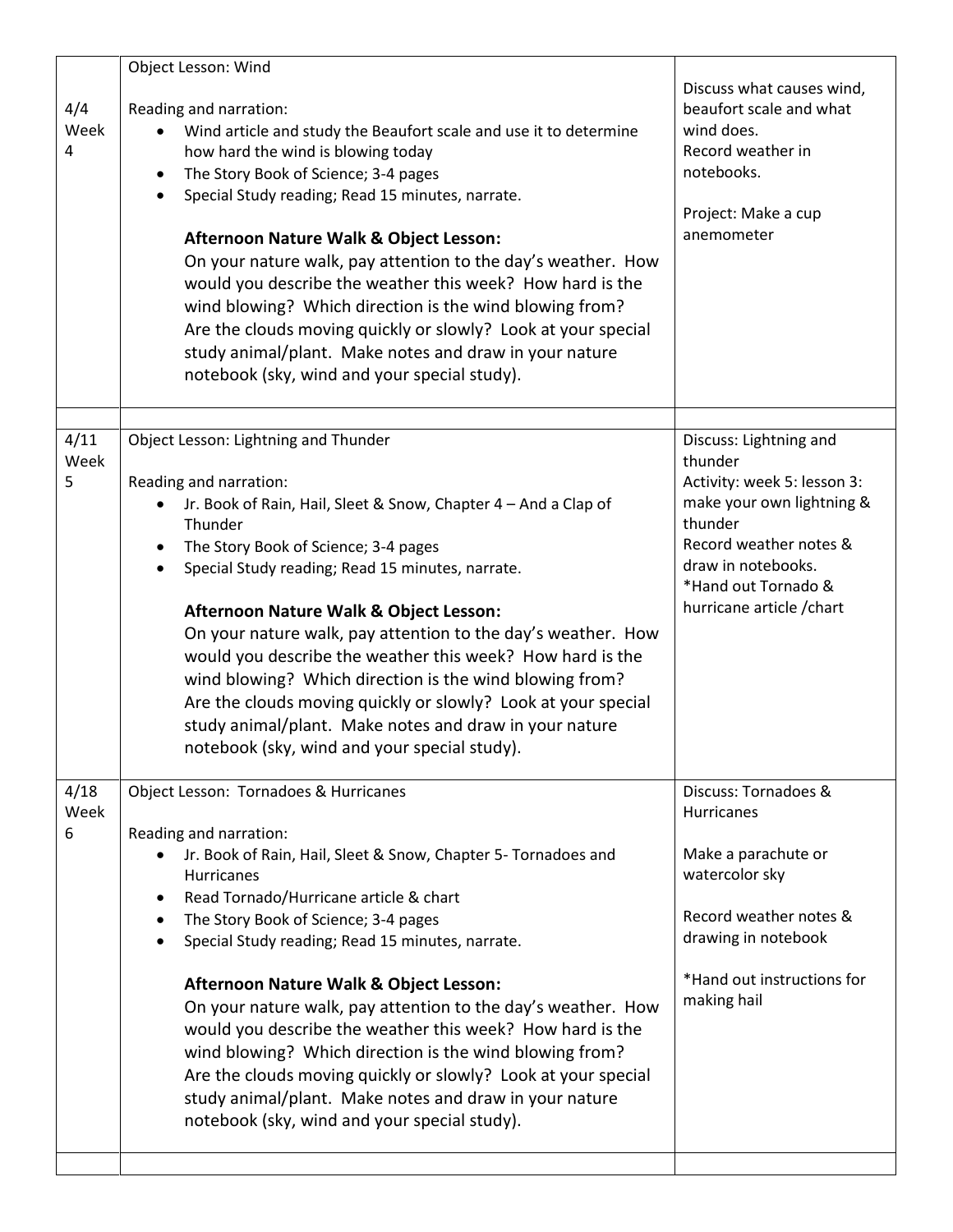| 4/25<br>Week<br>$\overline{7}$ | Object Lesson: Hail, Sleet, Ice<br>Reading and narration:<br>Jr. Book of Rain, Hail, Sleet & Snow, Chapter 6 - Hail, Sleet and Glaze<br>The Story Book of Science; 3-4 pages<br>Special Study reading; Read 15 minutes, narrate.<br>$\bullet$<br><b>Afternoon Nature Walk &amp; Object Lesson:</b><br>*Pick a new Special Study Plant or animal and find a book(s)<br>about it. Make notes and draw it in your nature notebook.*<br>On your nature walk, pay attention to the day's weather. How<br>would you describe the weather this week? How hard is the<br>wind blowing? Which direction is the wind blowing from?<br>Are the clouds moving quickly or slowly? Look at your special<br>study animal/plant. Make notes and draw in your nature<br>notebook (sky, wind and your special study).<br>*Optional home activity: Make Hail (read and follow<br>instructions) Draw and make notes about your hail in your<br>notebook. | Discuss differences between<br>rain, sleet, hail and snow.<br>Record weather in<br>notebooks.<br><b>Activity: Watercolor</b>                                                                                       |
|--------------------------------|--------------------------------------------------------------------------------------------------------------------------------------------------------------------------------------------------------------------------------------------------------------------------------------------------------------------------------------------------------------------------------------------------------------------------------------------------------------------------------------------------------------------------------------------------------------------------------------------------------------------------------------------------------------------------------------------------------------------------------------------------------------------------------------------------------------------------------------------------------------------------------------------------------------------------------------|--------------------------------------------------------------------------------------------------------------------------------------------------------------------------------------------------------------------|
| 5/2<br>Week<br>8               | Object Lesson: Snow<br>Reading and narration:<br>Jr. Book of Rain, Hail, Sleet & Snow, Chapter 7 - Snow<br>The Story Book of Science; 3-4 pages<br>٠<br>Special Study reading; Read 15 minutes, narrate.<br>$\bullet$<br><b>Afternoon Nature Walk &amp; Object Lesson:</b><br>On your nature walk, pay attention to the day's weather. How<br>would you describe the weather this week? How hard is the<br>wind blowing? Which direction is the wind blowing from?<br>Are the clouds moving quickly or slowly? Look at your special<br>study animal/plant. Make notes and draw in your nature<br>notebook (sky, wind and your special study).<br>Look at images of snowflakes in a book or online and draw in<br>your nature notebook.                                                                                                                                                                                               | Record weather in<br>notebooks.<br>Discuss Snow and read a<br>book on snow: Snowflake<br>Bentley by Jacqueline Briggs<br>Martin or Snowflakes in<br>Images by W.A. Bentley<br>Watercolor or draw a snowy<br>scene. |
| 5/9<br>Week<br>9               | Object Lesson: Dew and Frost<br>Jr. Book of Rain, Hail, Sleet & Snow, Chapter 8 - Dew and Frost<br>The Story Book of Science; 3-4 pages<br>Special Study reading; Read 15 minutes, narrate.<br><b>Morning Nature Walk &amp; Object Lesson:</b><br>Can you find dew or frost in your yard in the morning? What<br>does it look like? On your nature walk, pay attention to the<br>day's weather. How would you describe the weather this<br>week? How hard is the wind blowing? Which direction is the                                                                                                                                                                                                                                                                                                                                                                                                                                | Record weather in<br>notebooks Read article "How<br>to paint raindrops and dew"<br>by John Muir Laws<br><b>Watercolor painting</b><br>*Hand out on what causes<br>wind to blow                                     |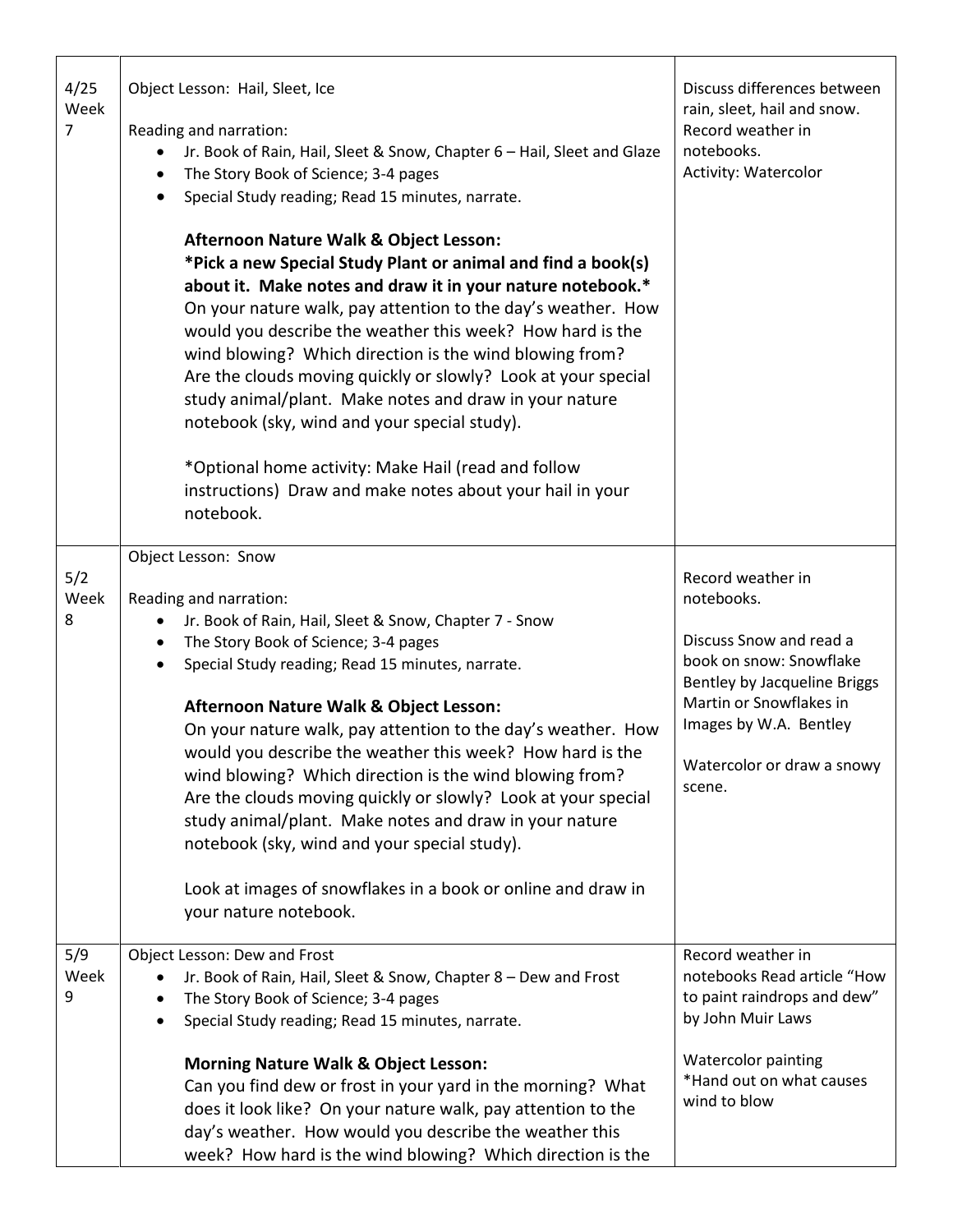|                    | wind blowing from? Are the clouds moving quickly or slowly?<br>Look at your special study animal/plant. Make notes and draw<br>in your nature notebook (sky, wind and your special study).                                                                                                                                                                                                                                                                                                                                                                                                                                                                                                                                                                                                                                                                                                                                                                   |                                                                                                                                                                                                                                                                                                 |
|--------------------|--------------------------------------------------------------------------------------------------------------------------------------------------------------------------------------------------------------------------------------------------------------------------------------------------------------------------------------------------------------------------------------------------------------------------------------------------------------------------------------------------------------------------------------------------------------------------------------------------------------------------------------------------------------------------------------------------------------------------------------------------------------------------------------------------------------------------------------------------------------------------------------------------------------------------------------------------------------|-------------------------------------------------------------------------------------------------------------------------------------------------------------------------------------------------------------------------------------------------------------------------------------------------|
| 5/16<br>Week<br>10 | Object Lesson: Sun's effect on the weather<br>Reading and narration:<br>Read handout on what causes the wind to blow.<br>The Story Book of Science; 3-4 pages<br>$\bullet$<br>Special Study reading; Read 15 minutes, narrate.<br>$\bullet$<br>Afternoon Nature Walk & Object Lesson:<br>On your nature walk, pay attention to the day's weather. How<br>would you describe the weather this week? How hard is the<br>wind blowing? Which direction is the wind blowing from?<br>Are the clouds moving quickly or slowly? Look at your special<br>study animal/plant. Make notes and draw in your nature<br>notebook (sky, wind and your special study).                                                                                                                                                                                                                                                                                                     | Record weather in<br>notebooks.<br>Discuss the sun's effect on<br>weather and how the sun<br>causes wind<br>Activity:<br>AIR CURRENTS CAUSED BY<br>UNEVEN HEATING OF A<br>SURFACE (LESSON 10)<br>SIMULATE EARTH'S<br>ATMOSPHERE IN A CAKE PAN -<br>LESSON9&10 M.S. MOVEMENT<br>OF COLD/WARM AIR |
| 5/23<br>Week<br>11 | Object Lesson: Water Cycle<br>Reading and narration:<br>Jr. Book of Rain, Hail, Sleet & Snow, Chapter 9 - Water Goes Up and<br>Down<br>The Story Book of Science; 3-4 pages<br>$\bullet$<br>Special Study reading; 15 minutes<br>$\bullet$<br>Afternoon Nature Walk & Object Lesson:<br>On your nature walk, pay attention to the day's weather. How<br>would you describe the weather this week? How hard is the<br>wind blowing? Which direction is the wind blowing from?<br>Are the clouds moving quickly or slowly? Look at your special<br>study animal/plant. Make notes and draw in your nature<br>notebook (sky, wind and your special study).<br>Optional Activity: Test the rate of evaporation in your home.<br>Set two jars on the counter, with equal amounts of water in<br>them. Cover one of them tightly with a lid, but leave the other<br>with no lid. Watch them over the course of several days,<br>comparing the water level of each. | Record weather in<br>notebooks.<br>Discuss, draw and simulate<br>Water cycle<br>White board<br>Water cycle activity<br>*Handout about how<br>farmers forecasted the<br>weather                                                                                                                  |
| 5/30<br>Week<br>12 | Object Lesson: How the Farmers used to forecast the weather!<br>Reading and narration:<br>Read article<br>The Story Book of Science; 3-4 pages<br>$\bullet$<br>Special Study reading; 15 minutes<br>$\bullet$<br>Afternoon Nature Walk & Object Lesson:<br>What clues can you find to forecast the weather by? Check the<br>weather forecast to see if your predictions match the<br>weatherman's. On your nature walk, pay attention to the day's<br>weather. How would you describe the weather this week?<br>How hard is the wind blowing? Which direction is the wind                                                                                                                                                                                                                                                                                                                                                                                    | Record weather in<br>notebooks<br>Discuss how people used to<br>forecast weather and how<br>meteorologists do now. Pros<br>& cons of each.<br>Look outside for clues to<br>forecast the weather.                                                                                                |